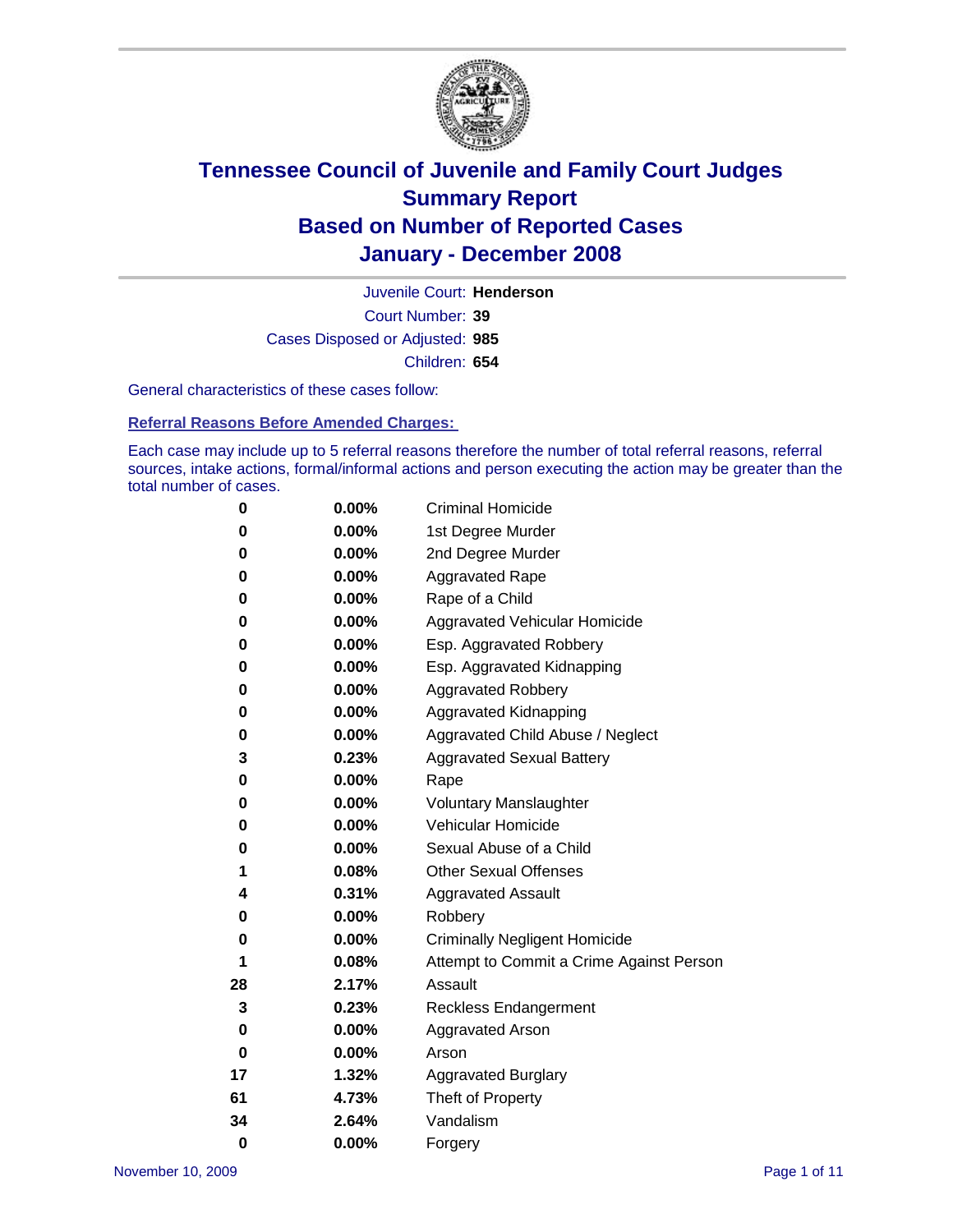

Court Number: **39** Juvenile Court: **Henderson** Cases Disposed or Adjusted: **985** Children: **654**

#### **Referral Reasons Before Amended Charges:**

Each case may include up to 5 referral reasons therefore the number of total referral reasons, referral sources, intake actions, formal/informal actions and person executing the action may be greater than the total number of cases.

| 0            | 0.00%  | <b>Worthless Checks</b>                                     |
|--------------|--------|-------------------------------------------------------------|
| 0            | 0.00%  | Illegal Possession / Fraudulent Use of Credit / Debit Cards |
| 27           | 2.09%  | <b>Burglary</b>                                             |
| 1            | 0.08%  | Unauthorized Use of a Vehicle                               |
| 0            | 0.00%  | <b>Cruelty to Animals</b>                                   |
| 3            | 0.23%  | Sale of Controlled Substances                               |
| 13           | 1.01%  | <b>Other Drug Offenses</b>                                  |
| 8            | 0.62%  | Possession of Controlled Substances                         |
| 0            | 0.00%  | <b>Criminal Attempt</b>                                     |
| 1            | 0.08%  | Carrying Weapons on School Property                         |
| 1            | 0.08%  | Unlawful Carrying / Possession of a Weapon                  |
| 1            | 0.08%  | <b>Evading Arrest</b>                                       |
| $\mathbf{2}$ | 0.16%  | Escape                                                      |
| $\mathbf{2}$ | 0.16%  | Driving Under Influence (DUI)                               |
| 19           | 1.47%  | Possession / Consumption of Alcohol                         |
| 6            | 0.47%  | Resisting Stop, Frisk, Halt, Arrest or Search               |
| 0            | 0.00%  | <b>Aggravated Criminal Trespass</b>                         |
| 4            | 0.31%  | Harassment                                                  |
| 0            | 0.00%  | Failure to Appear                                           |
| 1            | 0.08%  | Filing a False Police Report                                |
| 0            | 0.00%  | Criminal Impersonation                                      |
| 27           | 2.09%  | <b>Disorderly Conduct</b>                                   |
| 1            | 0.08%  | <b>Criminal Trespass</b>                                    |
|              | 0.08%  | <b>Public Intoxication</b>                                  |
| 0            | 0.00%  | Gambling                                                    |
| 338          | 26.20% | Traffic                                                     |
| $\mathbf{2}$ | 0.16%  | <b>Local Ordinances</b>                                     |
| 7            | 0.54%  | Violation of Wildlife Regulations                           |
| 0            | 0.00%  | Contempt of Court                                           |
| 6            | 0.47%  | Violation of Probation                                      |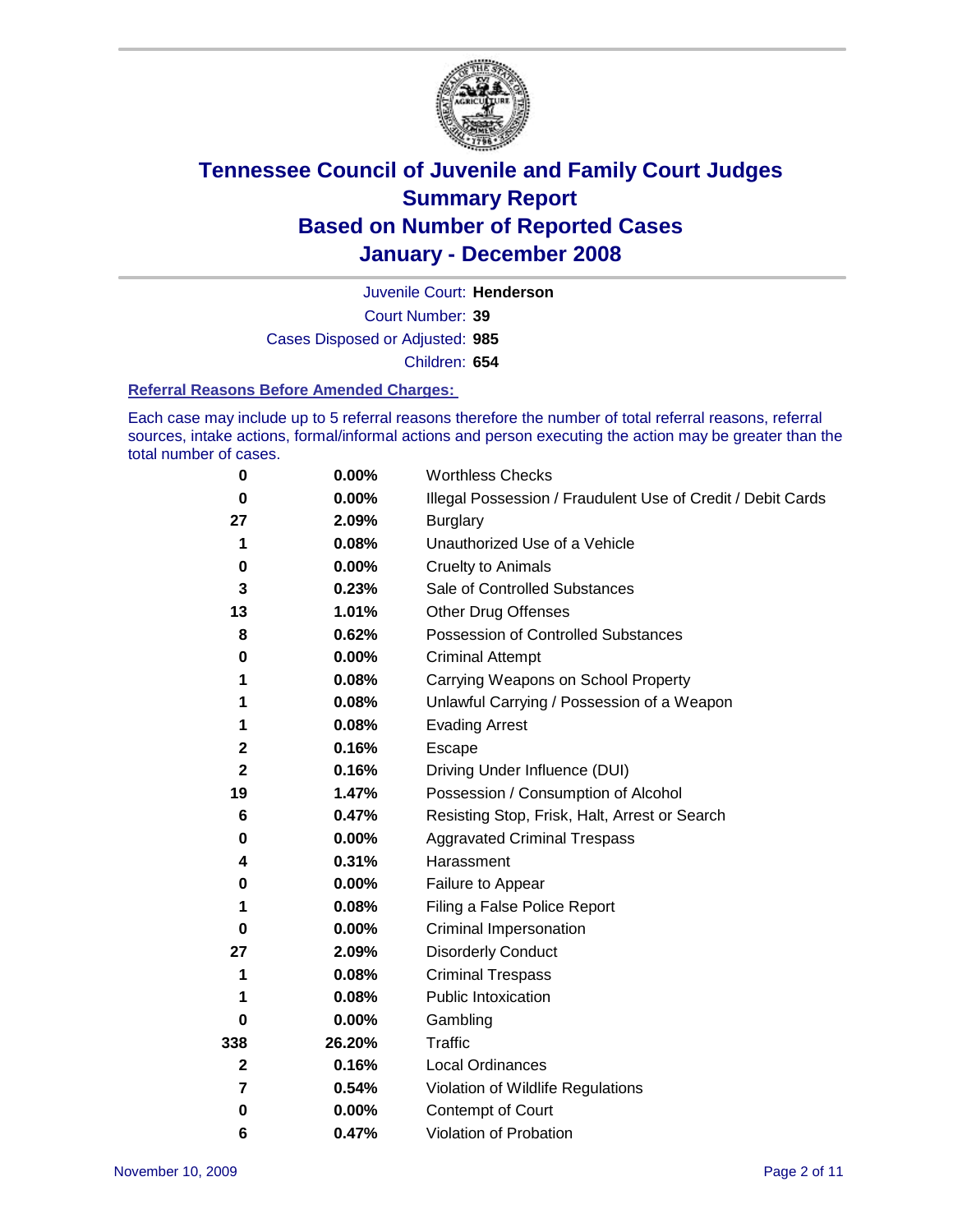

Court Number: **39** Juvenile Court: **Henderson** Cases Disposed or Adjusted: **985** Children: **654**

#### **Referral Reasons Before Amended Charges:**

Each case may include up to 5 referral reasons therefore the number of total referral reasons, referral sources, intake actions, formal/informal actions and person executing the action may be greater than the total number of cases.

| 0        | 0.00%    | Violation of Aftercare                 |
|----------|----------|----------------------------------------|
| 65       | 5.04%    | Unruly Behavior                        |
| 207      | 16.05%   | Truancy                                |
| 5        | 0.39%    | In-State Runaway                       |
| $\bf{0}$ | 0.00%    | Out-of-State Runaway                   |
| $12 \,$  | 0.93%    | Possession of Tobacco Products         |
| 0        | 0.00%    | Violation of a Valid Court Order       |
| 25       | 1.94%    | Violation of Curfew                    |
| 0        | 0.00%    | <b>Sexually Abused Child</b>           |
| 0        | 0.00%    | <b>Physically Abused Child</b>         |
| 70       | 5.43%    | Dependency / Neglect                   |
| 3        | 0.23%    | <b>Termination of Parental Rights</b>  |
| 0        | 0.00%    | <b>Violation of Pretrial Diversion</b> |
| 0        | $0.00\%$ | Violation of Informal Adjustment       |
| 144      | 11.16%   | <b>Judicial Review</b>                 |
| 1        | 0.08%    | <b>Administrative Review</b>           |
| 40       | 3.10%    | <b>Foster Care Review</b>              |
| 64       | 4.96%    | Custody                                |
| 30       | 2.33%    | Visitation                             |
| 0        | 0.00%    | Paternity / Legitimation               |
| 0        | $0.00\%$ | <b>Child Support</b>                   |
| 0        | $0.00\%$ | <b>Request for Medical Treatment</b>   |
| 0        | 0.00%    | <b>Consent to Marry</b>                |
| 1        | 0.08%    | Other                                  |
| 1,290    | 100.00%  | <b>Total Referrals</b>                 |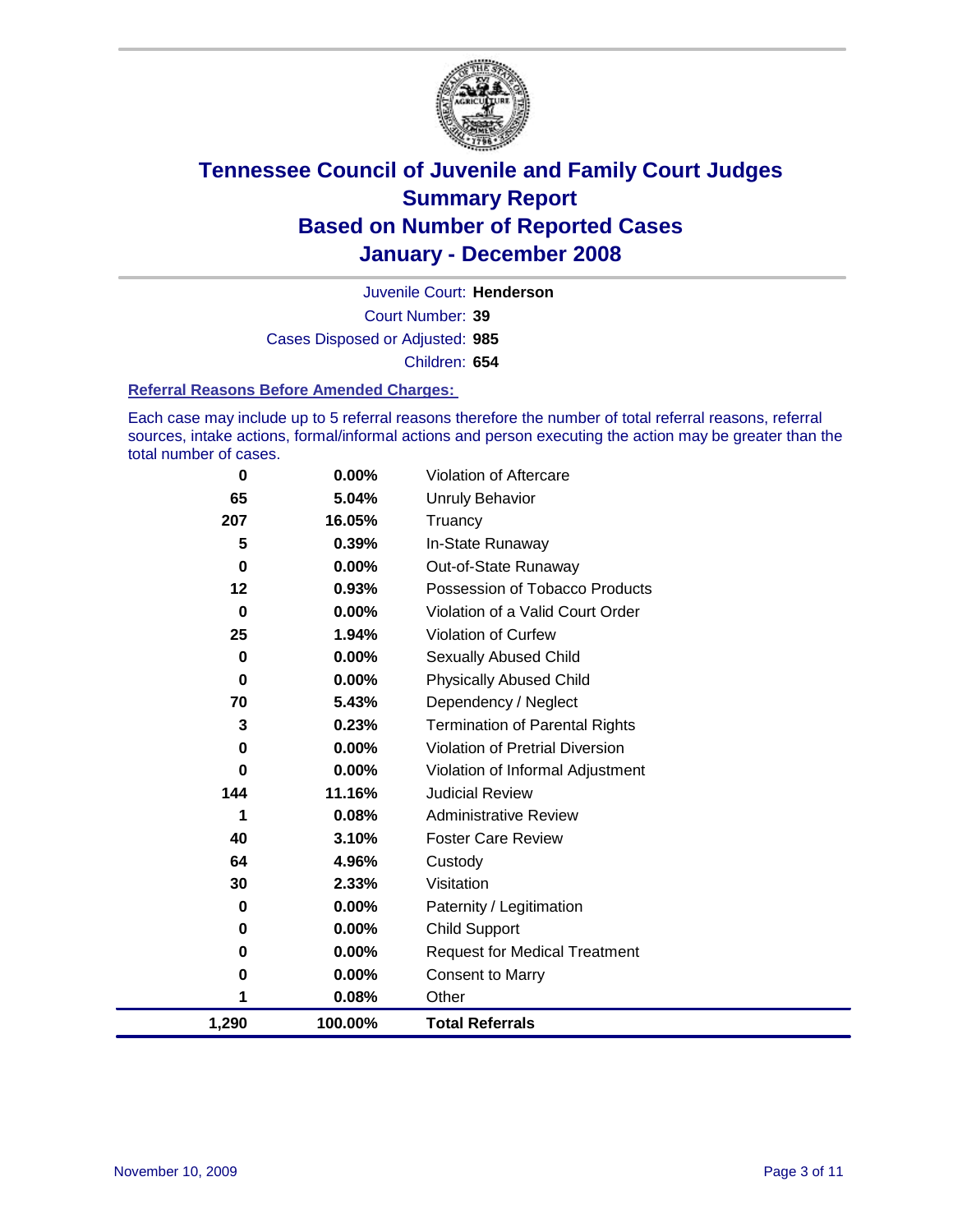

|                            |                                 | Juvenile Court: Henderson |  |  |
|----------------------------|---------------------------------|---------------------------|--|--|
|                            | Court Number: 39                |                           |  |  |
|                            | Cases Disposed or Adjusted: 985 |                           |  |  |
|                            | Children: 654                   |                           |  |  |
| <b>Referral Sources: 1</b> |                                 |                           |  |  |
| 577                        | 44.73%                          | Law Enforcement           |  |  |
| 97                         | 7.52%                           | Parents                   |  |  |
| 30                         | 2.33%                           | Relatives                 |  |  |
| 0                          | $0.00\%$                        | Self                      |  |  |
| 270                        | 20.93%                          | School                    |  |  |

| 1,290 | 100.00%         | <b>Total Referral Sources</b>     |
|-------|-----------------|-----------------------------------|
|       | 0.08%           | Other                             |
| 0     | 0.00%           | Unknown                           |
| 0     | 0.00%           | Hospital                          |
| 3     | 0.23%           | Child & Parent                    |
| 41    | 3.18%           | Victim                            |
| 16    | 1.24%           | <b>Other Court</b>                |
| 0     | 0.00%           | Social Agency                     |
| 31    | 2.40%           | <b>Court Staff</b>                |
| 0     | $0.00\%$        | <b>District Attorney's Office</b> |
| 5     | 0.39%           | <b>Other State Department</b>     |
| 219   | 16.98%          | <b>DCS</b>                        |
| 0     | 0.00%           | <b>CSA</b>                        |
|       | <u>_v.vv /v</u> | ייטיייט                           |

### **Age of Child at Referral: 2**

| 654 | 100.00%  | <b>Total Child Count</b> |
|-----|----------|--------------------------|
| 0   | 0.00%    | <b>Unknown</b>           |
| 0   | $0.00\%$ | Ages 19 and Over         |
| 168 | 25.69%   | Ages 17 through 18       |
| 202 | 30.89%   | Ages 15 through 16       |
| 78  | 11.93%   | Ages 13 through 14       |
| 27  | 4.13%    | Ages 11 through 12       |
| 179 | 27.37%   | Ages 10 and Under        |

<sup>1</sup> If different than number of Referral Reasons (1290), verify accuracy of your court's data.

<sup>2</sup> One child could be counted in multiple categories, verify accuracy of your court's data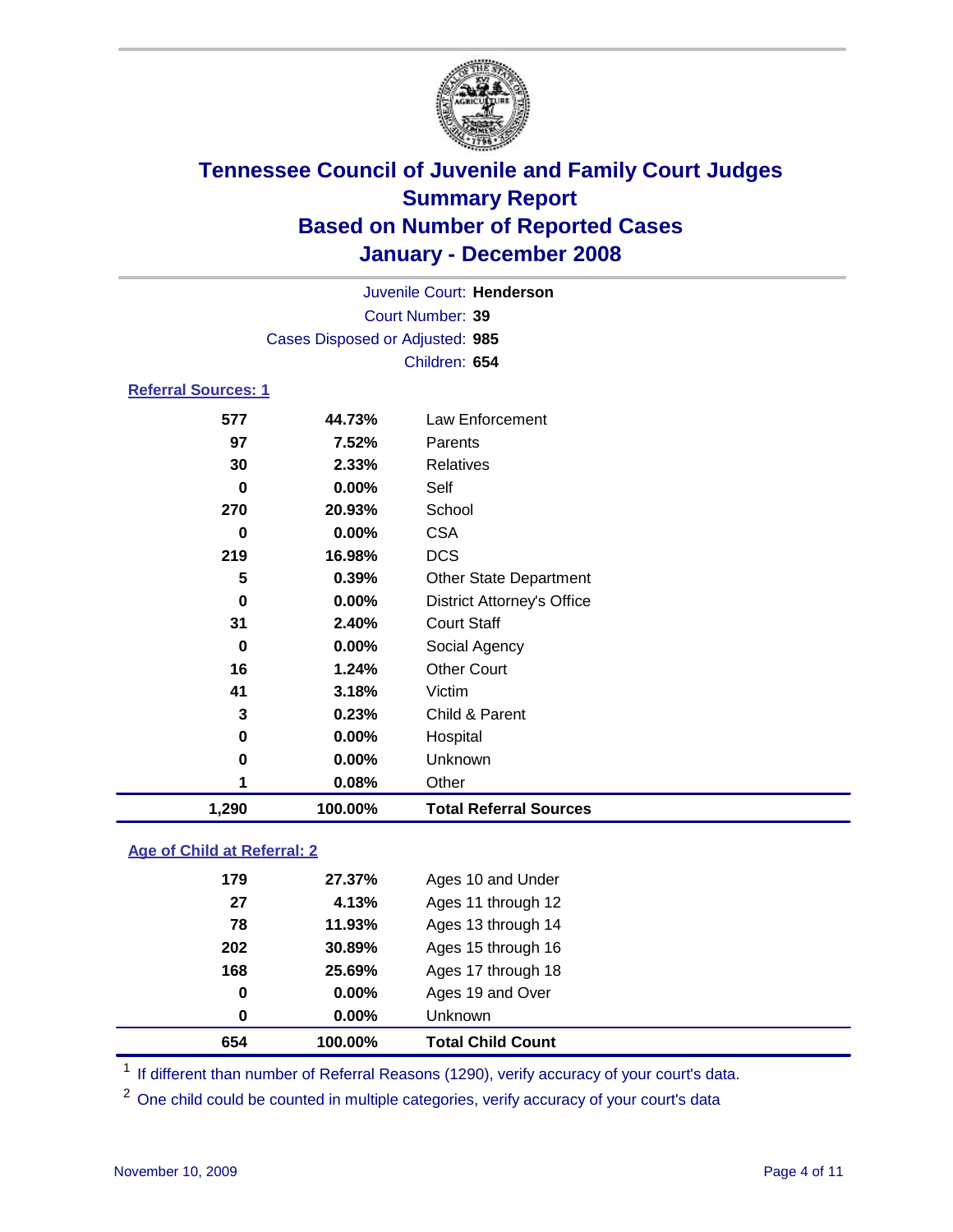

| Juvenile Court: Henderson               |                                 |                          |  |  |  |
|-----------------------------------------|---------------------------------|--------------------------|--|--|--|
|                                         | Court Number: 39                |                          |  |  |  |
|                                         | Cases Disposed or Adjusted: 985 |                          |  |  |  |
|                                         |                                 | Children: 654            |  |  |  |
| Sex of Child: 1                         |                                 |                          |  |  |  |
| 383                                     | 58.56%                          | Male                     |  |  |  |
| 271                                     | 41.44%                          | Female                   |  |  |  |
| $\bf{0}$                                | 0.00%                           | Unknown                  |  |  |  |
| 654                                     | 100.00%                         | <b>Total Child Count</b> |  |  |  |
| Race of Child: 1                        |                                 |                          |  |  |  |
| 538                                     | 82.26%                          | White                    |  |  |  |
| 67                                      | 10.24%                          | African American         |  |  |  |
| $\bf{0}$                                | 0.00%                           | Native American          |  |  |  |
| 0                                       | 0.00%                           | Asian                    |  |  |  |
| 48                                      | 7.34%                           | Mixed                    |  |  |  |
| 1                                       | 0.15%                           | Unknown                  |  |  |  |
| 654                                     | 100.00%                         | <b>Total Child Count</b> |  |  |  |
| <b>Hispanic Origin: 1</b>               |                                 |                          |  |  |  |
| 14                                      | 2.14%                           | Yes                      |  |  |  |
| 640                                     | 97.86%                          | No                       |  |  |  |
| $\mathbf 0$                             | 0.00%                           | Unknown                  |  |  |  |
| 654                                     | 100.00%                         | <b>Total Child Count</b> |  |  |  |
| <b>School Enrollment of Children: 1</b> |                                 |                          |  |  |  |
| 559                                     | 85.47%                          | Yes                      |  |  |  |
| 83                                      | 12.69%                          | No                       |  |  |  |
| 12                                      | 1.83%                           | Unknown                  |  |  |  |
| 654                                     | 100.00%                         | <b>Total Child Count</b> |  |  |  |

One child could be counted in multiple categories, verify accuracy of your court's data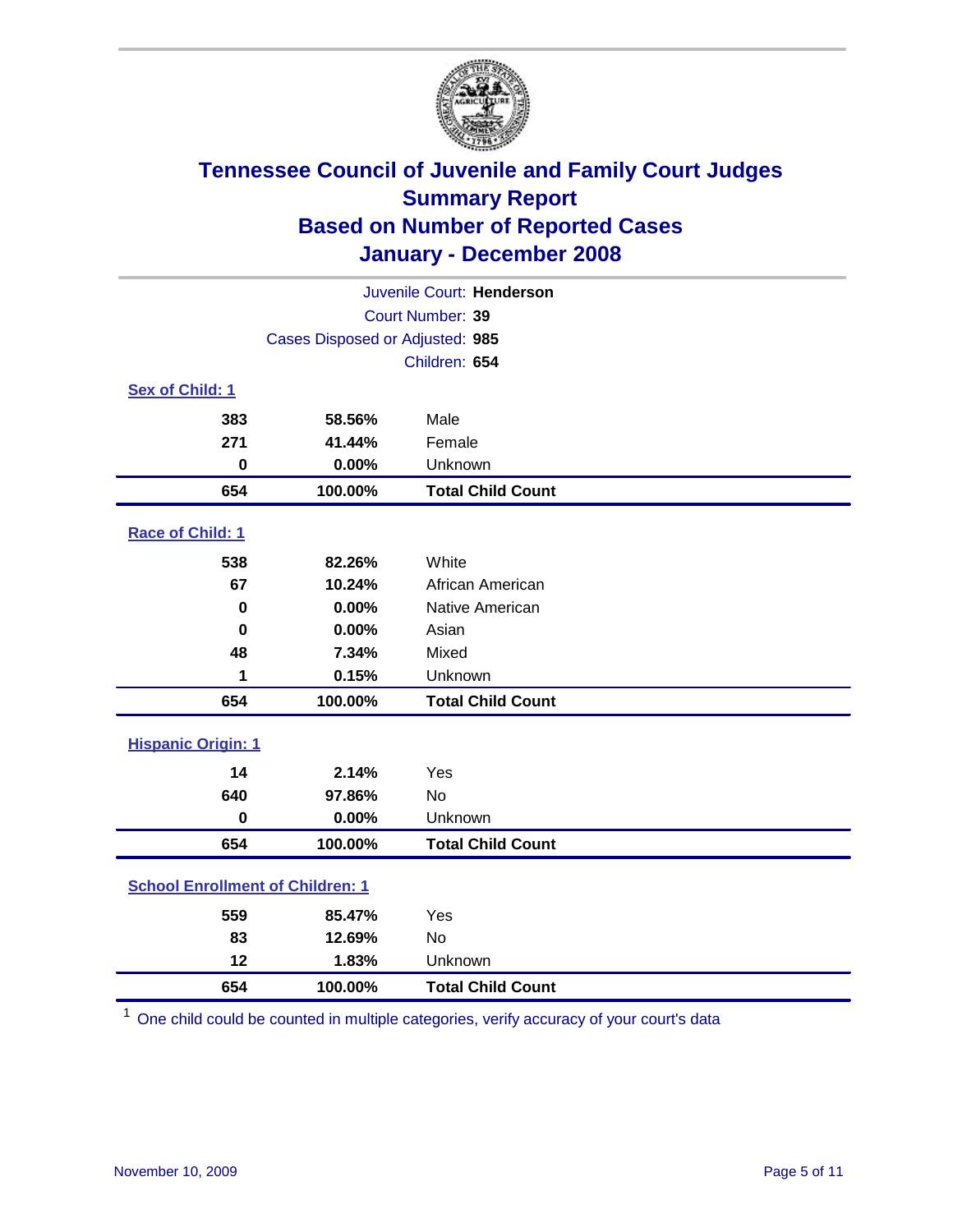

Court Number: **39** Juvenile Court: **Henderson** Cases Disposed or Adjusted: **985** Children: **654**

#### **Living Arrangement of Child at Time of Referral: 1**

| 654 | 100.00%  | <b>Total Child Count</b>     |
|-----|----------|------------------------------|
| 4   | 0.61%    | Other                        |
| 4   | 0.61%    | Unknown                      |
| 6   | 0.92%    | Independent                  |
| 0   | $0.00\%$ | In an Institution            |
| 8   | 1.22%    | In a Residential Center      |
| 3   | 0.46%    | In a Group Home              |
| 23  | 3.52%    | With Foster Family           |
| 5   | 0.76%    | With Adoptive Parents        |
| 84  | 12.84%   | <b>With Relatives</b>        |
| 51  | 7.80%    | <b>With Father</b>           |
| 248 | 37.92%   | With Mother                  |
| 45  | 6.88%    | With Mother and Stepfather   |
| 15  | 2.29%    | With Father and Stepmother   |
| 158 | 24.16%   | With Both Biological Parents |
|     |          |                              |

#### **Type of Detention: 2**

| 985 | 100.00%  | <b>Total Detention Count</b> |  |
|-----|----------|------------------------------|--|
| 0   | 0.00%    | Other                        |  |
| 975 | 98.98%   | Does Not Apply               |  |
| 0   | $0.00\%$ | <b>Unknown</b>               |  |
| 9   | 0.91%    | <b>Psychiatric Hospital</b>  |  |
| 0   | $0.00\%$ | Jail - No Separation         |  |
| 0   | $0.00\%$ | Jail - Partial Separation    |  |
| 0   | 0.00%    | Jail - Complete Separation   |  |
| 1   | 0.10%    | Juvenile Detention Facility  |  |
| 0   | $0.00\%$ | Non-Secure Placement         |  |
|     |          |                              |  |

<sup>1</sup> One child could be counted in multiple categories, verify accuracy of your court's data

<sup>2</sup> If different than number of Cases (985) verify accuracy of your court's data.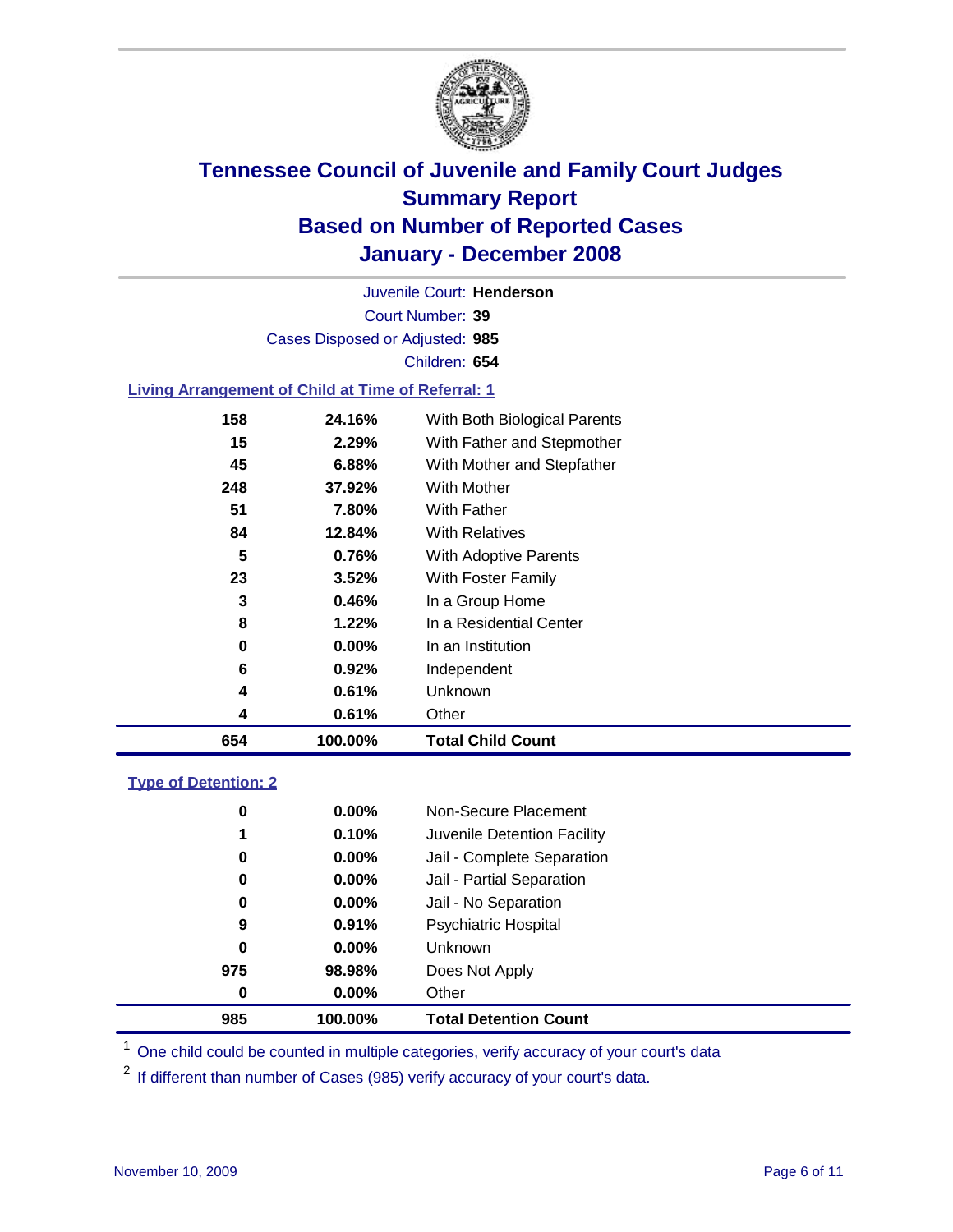

|                                                    | Juvenile Court: Henderson       |                                      |  |  |  |
|----------------------------------------------------|---------------------------------|--------------------------------------|--|--|--|
|                                                    |                                 | Court Number: 39                     |  |  |  |
|                                                    | Cases Disposed or Adjusted: 985 |                                      |  |  |  |
|                                                    | Children: 654                   |                                      |  |  |  |
| <b>Placement After Secure Detention Hearing: 1</b> |                                 |                                      |  |  |  |
| 5                                                  | 0.51%                           | Returned to Prior Living Arrangement |  |  |  |
| 0                                                  | 0.00%                           | Juvenile Detention Facility          |  |  |  |
| 0                                                  | 0.00%                           | Jail                                 |  |  |  |
| 5                                                  | 0.51%                           | Shelter / Group Home                 |  |  |  |
| 0                                                  | 0.00%                           | <b>Foster Family Home</b>            |  |  |  |
| 0                                                  | 0.00%                           | <b>Psychiatric Hospital</b>          |  |  |  |
| 0                                                  | 0.00%                           | Unknown                              |  |  |  |
| 975                                                | 98.98%                          | Does Not Apply                       |  |  |  |
| 0                                                  | 0.00%                           | Other                                |  |  |  |
| 985                                                | 100.00%                         | <b>Total Placement Count</b>         |  |  |  |
|                                                    |                                 |                                      |  |  |  |
| <b>Intake Actions: 2</b>                           |                                 |                                      |  |  |  |
| 636                                                | 49.30%                          | <b>Petition Filed</b>                |  |  |  |
| 0                                                  | 0.00%                           | <b>Motion Filed</b>                  |  |  |  |
| 277                                                | 21.47%                          | <b>Citation Processed</b>            |  |  |  |
| 0                                                  | 0.00%                           | Notification of Paternity Processed  |  |  |  |
| 106                                                | 8.22%                           | Scheduling of Judicial Review        |  |  |  |
| $\mathbf{2}$                                       | 0.16%                           | Scheduling of Administrative Review  |  |  |  |
| 42                                                 | 3.26%                           | Scheduling of Foster Care Review     |  |  |  |
| 0                                                  | 0.00%                           | Unknown                              |  |  |  |
| 227                                                | 17.60%                          | Does Not Apply                       |  |  |  |
| 0                                                  | 0.00%                           | Other                                |  |  |  |
| 1,290                                              | 100.00%                         | <b>Total Intake Count</b>            |  |  |  |

<sup>1</sup> If different than number of Cases (985) verify accuracy of your court's data.

<sup>2</sup> If different than number of Referral Reasons (1290), verify accuracy of your court's data.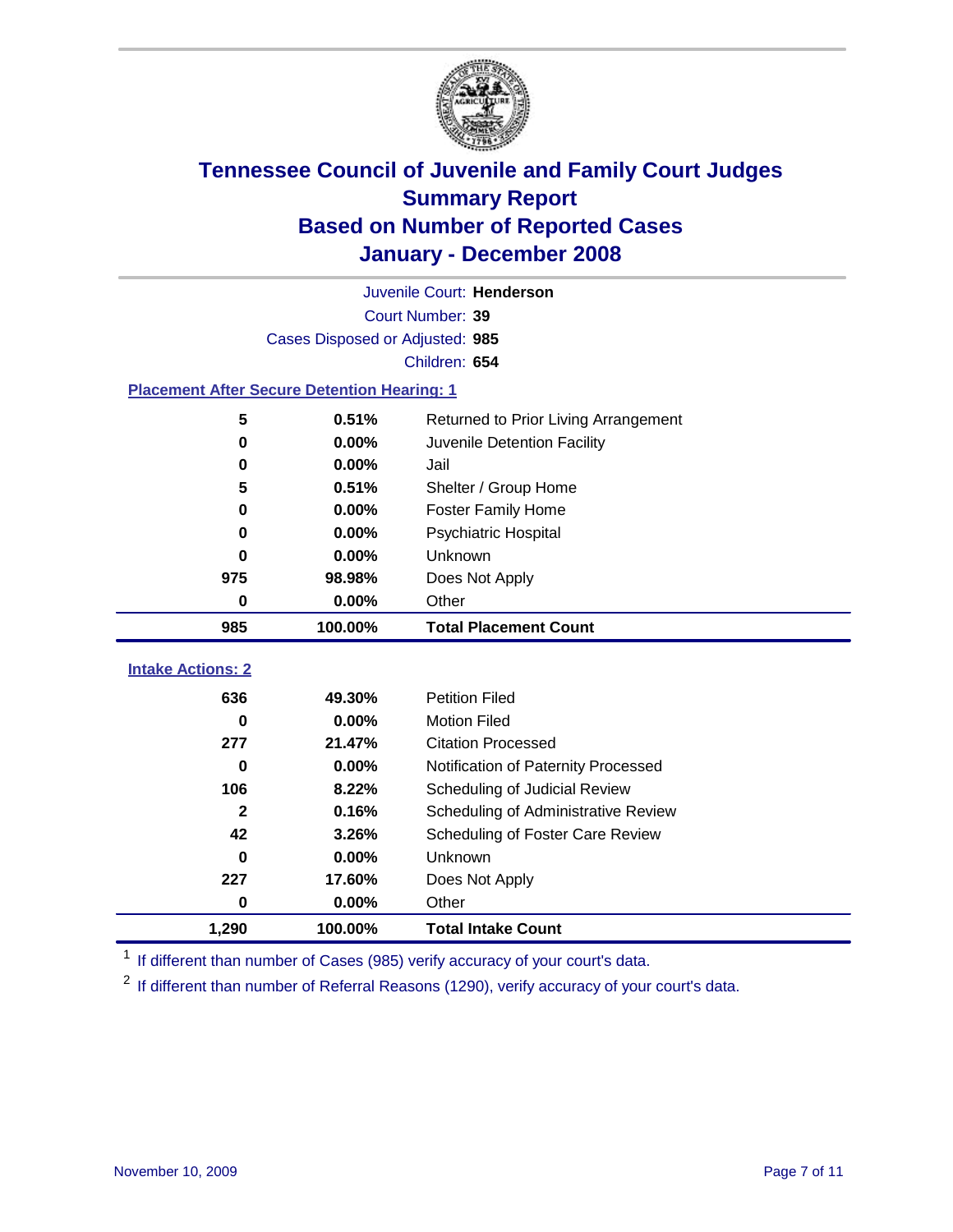

Court Number: **39** Juvenile Court: **Henderson** Cases Disposed or Adjusted: **985** Children: **654**

### **Last Grade Completed by Child: 1**

| 654      | 100.00% | <b>Total Child Count</b> |
|----------|---------|--------------------------|
| 0        | 0.00%   | Other                    |
| 109      | 16.67%  | Unknown                  |
| 0        | 0.00%   | Never Attended School    |
| $\bf{0}$ | 0.00%   | Graduated                |
| 10       | 1.53%   | <b>GED</b>               |
| 0        | 0.00%   | Non-Graded Special Ed    |
| 14       | 2.14%   | 12th Grade               |
| 81       | 12.39%  | 11th Grade               |
| 101      | 15.44%  | 10th Grade               |
| 79       | 12.08%  | 9th Grade                |
| 52       | 7.95%   | 8th Grade                |
| 33       | 5.05%   | 7th Grade                |
| 29       | 4.43%   | 6th Grade                |
| 8        | 1.22%   | 5th Grade                |
| 9        | 1.38%   | 4th Grade                |
| 8        | 1.22%   | 3rd Grade                |
| 13       | 1.99%   | 2nd Grade                |
| 14       | 2.14%   | 1st Grade                |
| 14       | 2.14%   | Kindergarten             |
| 14       | 2.14%   | Preschool                |
| 66       | 10.09%  | Too Young for School     |

### **Enrolled in Special Education: 1**

| 654        | 100.00%          | <b>Total Child Count</b> |
|------------|------------------|--------------------------|
| 456<br>108 | 69.72%<br>16.51% | No<br>Unknown            |
|            |                  |                          |
| 90         | 13.76%           | Yes                      |

One child could be counted in multiple categories, verify accuracy of your court's data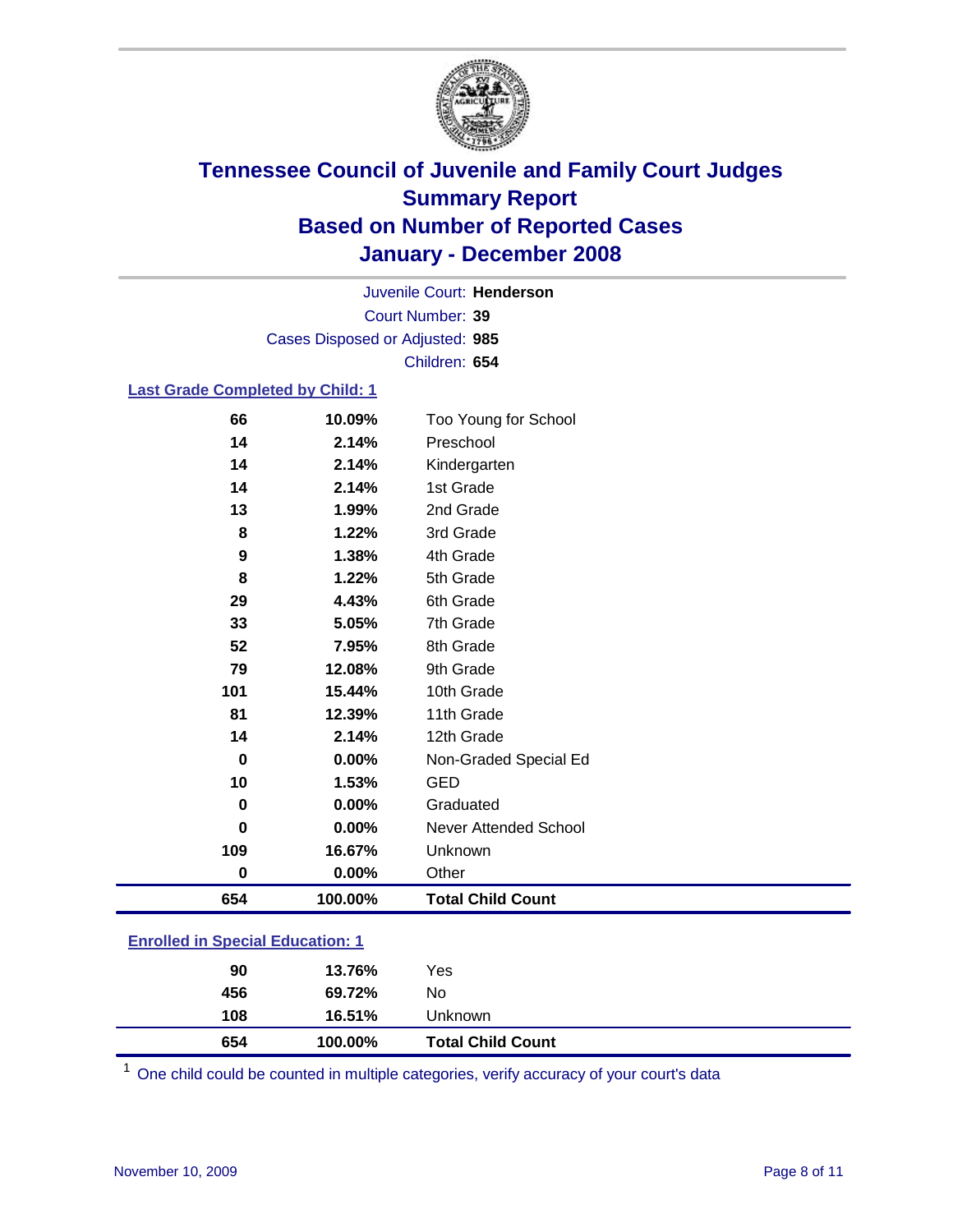

|                              |                                 | Juvenile Court: Henderson |
|------------------------------|---------------------------------|---------------------------|
|                              |                                 | Court Number: 39          |
|                              | Cases Disposed or Adjusted: 985 |                           |
|                              |                                 | Children: 654             |
| <b>Action Executed By: 1</b> |                                 |                           |
| 1,010                        | 78.29%                          | Judge                     |
| 0                            | $0.00\%$                        | Referee                   |
| 18                           | 1.40%                           | <b>YSO</b>                |
| 262                          | 20.31%                          | Other                     |
| 0                            | $0.00\%$                        | Unknown                   |
| 1,290                        | 100.00%                         | <b>Total Action Count</b> |

### **Formal / Informal Actions: 1**

| 221          | 17.13%   | Dismissed                                        |
|--------------|----------|--------------------------------------------------|
| $\mathbf{2}$ | 0.16%    | Retired / Nolle Prosequi                         |
| 299          | 23.18%   | <b>Complaint Substantiated Delinquent</b>        |
| 82           | 6.36%    | <b>Complaint Substantiated Status Offender</b>   |
| 5            | 0.39%    | <b>Complaint Substantiated Dependent/Neglect</b> |
| 0            | $0.00\%$ | <b>Complaint Substantiated Abused</b>            |
| 0            | $0.00\%$ | <b>Complaint Substantiated Mentally III</b>      |
| 243          | 18.84%   | Informal Adjustment                              |
| 0            | $0.00\%$ | <b>Pretrial Diversion</b>                        |
| 0            | $0.00\%$ | <b>Transfer to Adult Court Hearing</b>           |
| 5            | 0.39%    | Charges Cleared by Transfer to Adult Court       |
| 98           | 7.60%    | Special Proceeding                               |
| 27           | 2.09%    | <b>Review Concluded</b>                          |
| 308          | 23.88%   | Case Held Open                                   |
| 0            | $0.00\%$ | Other                                            |
| 0            | $0.00\%$ | <b>Unknown</b>                                   |
| 1,290        | 100.00%  | <b>Total Action Count</b>                        |

<sup>1</sup> If different than number of Referral Reasons (1290), verify accuracy of your court's data.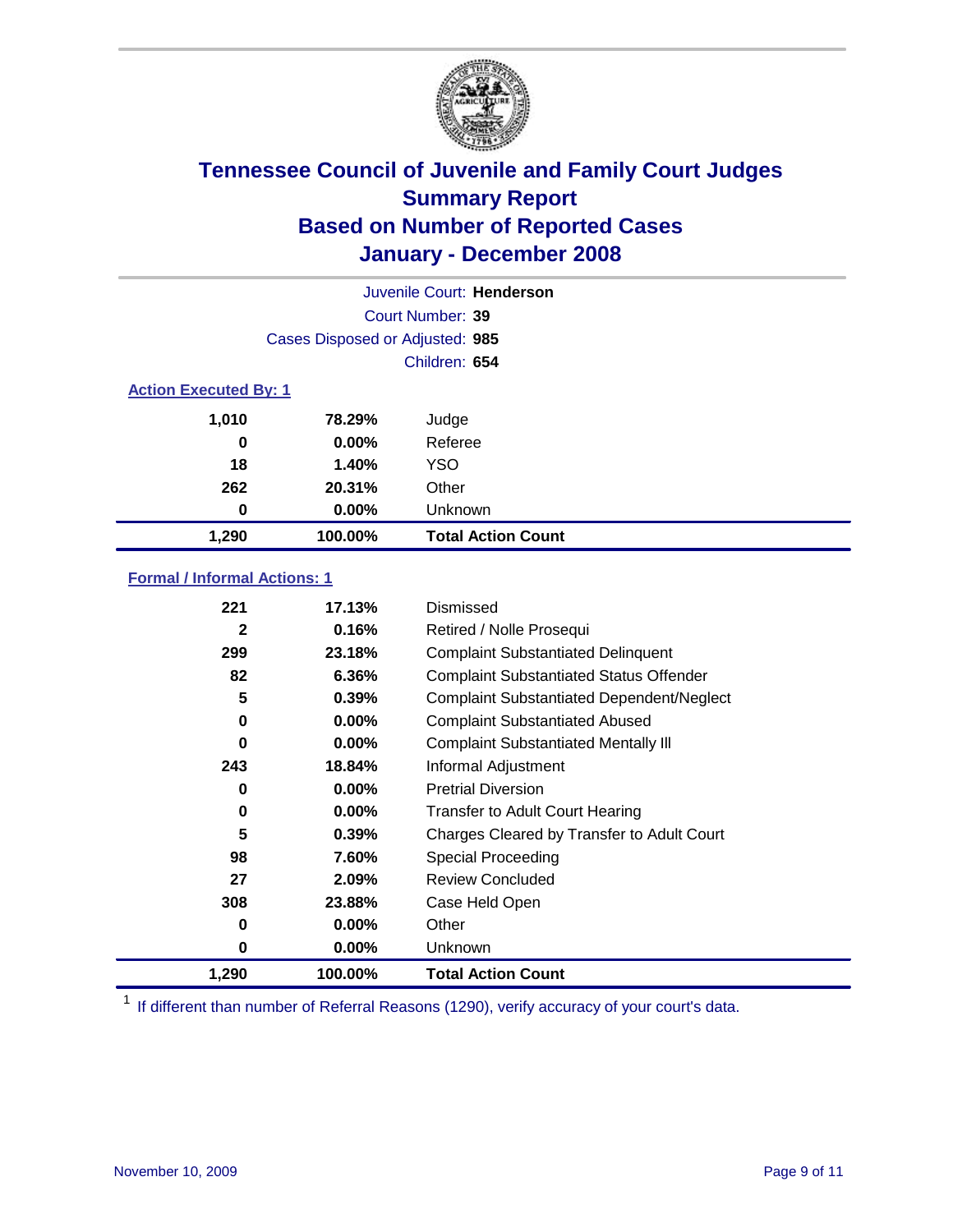

|                       |                                 | Juvenile Court: Henderson                             |
|-----------------------|---------------------------------|-------------------------------------------------------|
|                       |                                 | Court Number: 39                                      |
|                       | Cases Disposed or Adjusted: 985 |                                                       |
|                       |                                 | Children: 654                                         |
| <b>Case Outcomes:</b> |                                 | There can be multiple outcomes for one child or case. |
| 155                   | 7.39%                           | <b>Case Dismissed</b>                                 |
| 8                     | 0.38%                           | Case Retired or Nolle Prosequi                        |
| 257                   | 12.25%                          | Warned / Counseled                                    |
| 104                   | 4.96%                           | Held Open For Review                                  |
| 0                     | 0.00%                           | Supervision / Probation to Juvenile Court             |
| 4                     | 0.19%                           | <b>Probation to Parents</b>                           |
| 93                    | 4.43%                           | Referral to Another Entity for Supervision / Service  |
| 14                    | 0.67%                           | Referred for Mental Health Counseling                 |
| 37                    | 1.76%                           | Referred for Alcohol and Drug Counseling              |
| 30                    | 1.43%                           | <b>Referred to Alternative School</b>                 |
| 2                     | 0.10%                           | Referred to Private Child Agency                      |
| 1                     | 0.05%                           | Referred to Defensive Driving School                  |
| 0                     | 0.00%                           | Referred to Alcohol Safety School                     |
| 28                    | 1.33%                           | Referred to Juvenile Court Education-Based Program    |
| 57                    | 2.72%                           | Driver's License Held Informally                      |
| 0                     | 0.00%                           | <b>Voluntary Placement with DMHMR</b>                 |
| 2                     | 0.10%                           | <b>Private Mental Health Placement</b>                |
| $\bf{0}$              | 0.00%                           | Private MR Placement                                  |
| 1                     | 0.05%                           | Placement with City/County Agency/Facility            |
| 5                     | 0.24%                           | Placement with Relative / Other Individual            |
| 178                   | 8.48%                           | Fine                                                  |
| 60                    | 2.86%                           | <b>Public Service</b>                                 |
| 18                    | 0.86%                           | Restitution                                           |
| 1                     | 0.05%                           | <b>Runaway Returned</b>                               |
| 33                    | 1.57%                           | No Contact Order                                      |
| 0                     | 0.00%                           | Injunction Other than No Contact Order                |
| 4                     | 0.19%                           | <b>House Arrest</b>                                   |
| 11                    | 0.52%                           | <b>Court Defined Curfew</b>                           |
| 0                     | 0.00%                           | Dismissed from Informal Adjustment                    |
| 0                     | 0.00%                           | <b>Dismissed from Pretrial Diversion</b>              |
| 0                     | 0.00%                           | <b>Released from Probation</b>                        |
| 2                     | 0.10%                           | <b>Transferred to Adult Court</b>                     |
| 0                     | $0.00\%$                        | <b>DMHMR Involuntary Commitment</b>                   |